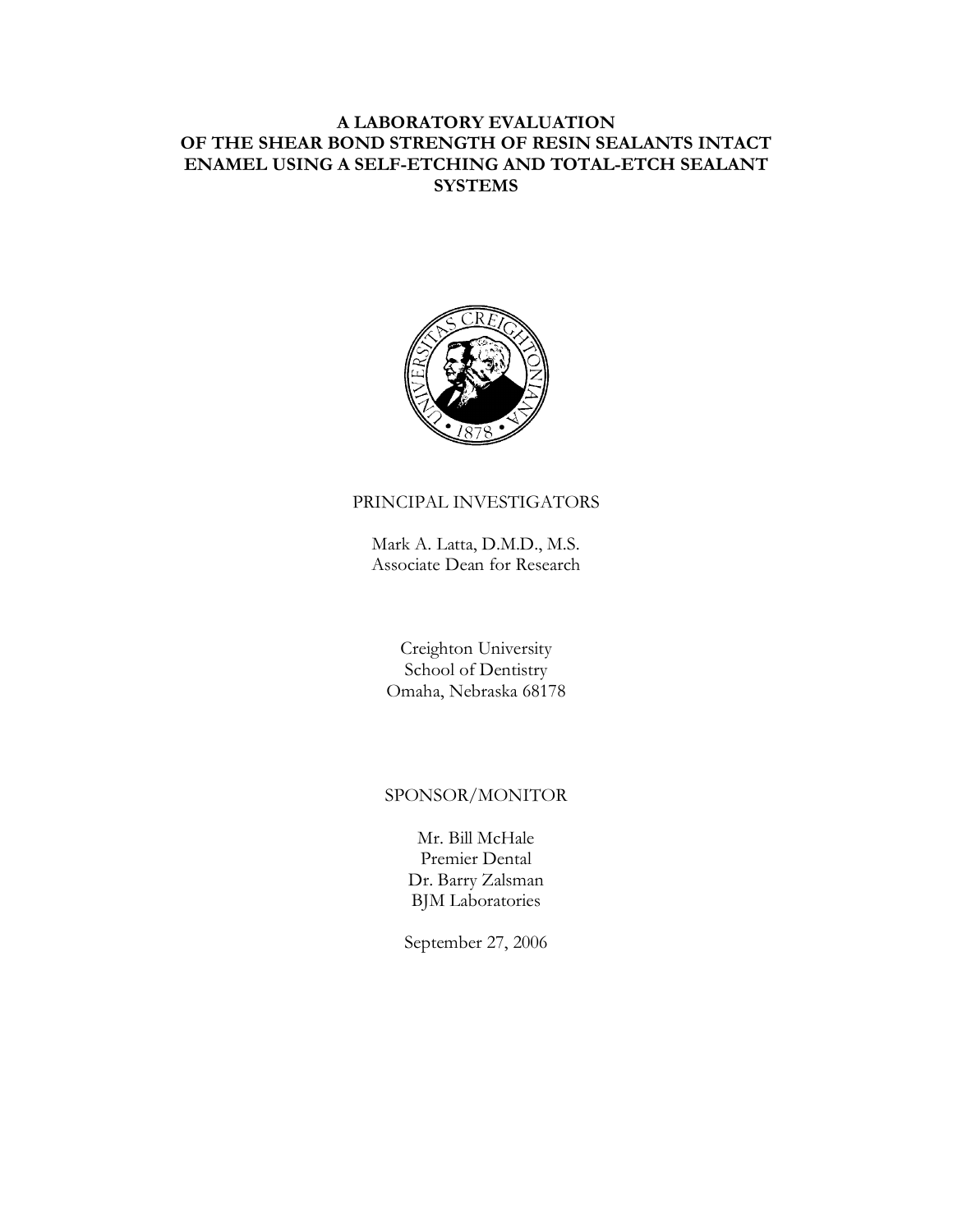#### **INTRODUCTION**

Materials and techniques facilitating bonding resin composites to dentin have become an important part of modern clinical practice. A variety of dentin and enamel surface preparations have been used in combination with hydrophilic primers to increase adhesion and improve the seal of the resin to the tooth structure. More recently some adhesive systems have been developed which use a "self-etching" mechanism eliminating a rinsing step and simplifying the bonding process. This technology has been applied to the clinical procedure of placing a pit and fissure sealant where time and control are critical. The purpose of this laboratory study was to evaluate the shear bond strength of 2 new pit and fissure sealants using a "self-etching" adhesive strategy compared to a total etch conventional sealant.

### **METHODS AND MATERIALS**

30 intact anterior teeth with no caries or restorations will be selected for this study. After cleaning with flour pumice and water the teeth were divided into three groups: Group 1: 36% phosphoric acid conditioning followed by UltraSeal XT.

Group 2: BJM self-etching prototype sealant-low viscosity.

Group 3- BJM self-etching prototype sealant-standard viscosity.

Each sealant system will be applied according to the manufacturer's instructions.

The Ulradent bonding jig was used. In this method a resin cylinder 2.3 mm in diameter is formed using a Teflon matrix. The sealants were visible light cured with three 20 second curing sequences each from opposite sides of the mold at an angle of 45 degree to the tooth surface. The specimens were be stored in distilled water at 37° C for 24 hours loaded to failure in an Instron Testing Machine (Model 1123, Instron Corporation, Canton, Mass.) equipped with a custom rod to deliver a shearing force. The specimens will be aligned with the shearing rod against and parallel to the bonding sites. Each resin cylinder will be placed under continuous loading at 1 mm per minute until fracture occurs. Shear bond strength will be calculated in megapascals units (MPa). The fracture sites were evaluated under light microscopy to determine the mode of failure at the sealant/enamel interface.